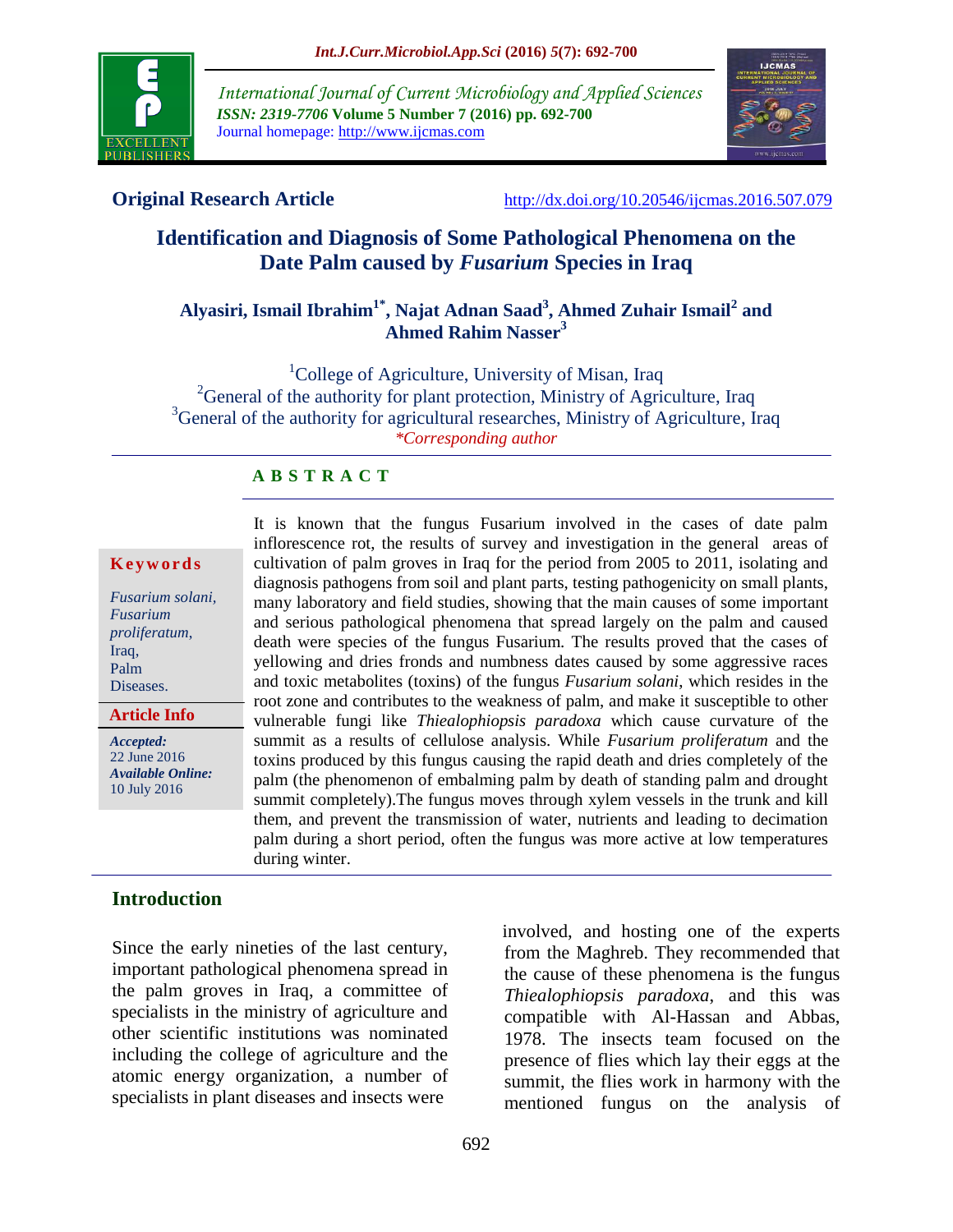cellulose, and lead to curvature of summit, and came out a recommendation for the use of fungicides to combat fungus and insecticides to combat the fly and get rid of the palm trees infected cut it off and burn it as a solution to the problem (Zuwein, 1992).

These recommendations continued until 2003, despite the isolation of some *Fusarium* species by the committee, they neglected the issue and did not account for interest, perhaps to avoid going into the disease and its relationship with the Bayoud disease, that had not been recorded in Iraq, Although there was some papers made up in Iraq and isolate Fusarium species from the date palm (Abbas and Mohi, 1990). The work of the committee was stopped at this point, and because of the circumstances experienced by Iraq in the eighties and the subsequent conditions of the economic blockade, which reflected the negative effects, palm groves suffered much of the deterioration of the service due to lower financial benefits of palm, rising costs of services and cultivating crops with quick returns.

Cases continued to deteriorate rapidly, we had reported yellowing of palm fronds in the beginning of 2002, following by requests from departments of agriculture in all the provinces to report on the phenomenon of numbness of dates taken quickly spread on many important varieties including khastawi, Khadrawi and others, as well as marking a state of complete dryness of palm fronds and death fully palm. We started to work through a comprehensive survey of the palm groves with the help of all workers in the plant protection departments in the provinces to determine the prevalence of these phenomena, and then begin to collect samples of soil, plant parts and isolate pathogens associated with them to determine the relationship of their respective to the pathological cases, and continued to work

on the completion of these studies, for the period from 2005 to 2012. We have been noted the relationship between the fungus Fusarium and the pathological cases in the palm, but this was faced objections by the reviewer of the Iraqi agriculture journal in 2005. Based on the complaints submitted to the ministry of agriculture, they had been forming a committee comprising researchers from the faculty of agriculture - university of Baghdad and the general of the authority for agricultural research to study the phenomenon of numbness dates and they recommended several years later that the reason for this phenomenon is due to the circumstances of unknown physiological condition result from thirst and injury of mites.

## **Materials and methods**

## **Identifying and diagnosis of injuries**

After conducting a comprehensive survey, determine the pathological phenomena and their extent across the provinces (Alyaseri, *et al*., 2006), samples had been collected from areas of infection in the provinces which included soil, roots and trunks of the palms. Samples were cultivated on potato dextrose agar (PDA), after superficial sterilization with chlorex solution of 0.05%, dilutions of soil  $(1/1000, w/v)$  also were cultivated on potato dextrose agar (PDA), then isolate and purify the fungi from all samples (subcultures) Alexopoulos and Beneke, 1962), after the purification, fungi is being examined under a microscope for the purpose of diagnosis, that made according to the taxonomic keys for each of Booth, 1977, Barnett & Hunter, 1972, Ellis, 1971, Gilman, 1975, Toussoun & Nelson, 1968 and Watanabe, 2002. The first diagnosis of the fungus *Fusarium proliferatum* was according to Sedra Mouly al- Hassan on our presence at the meeting of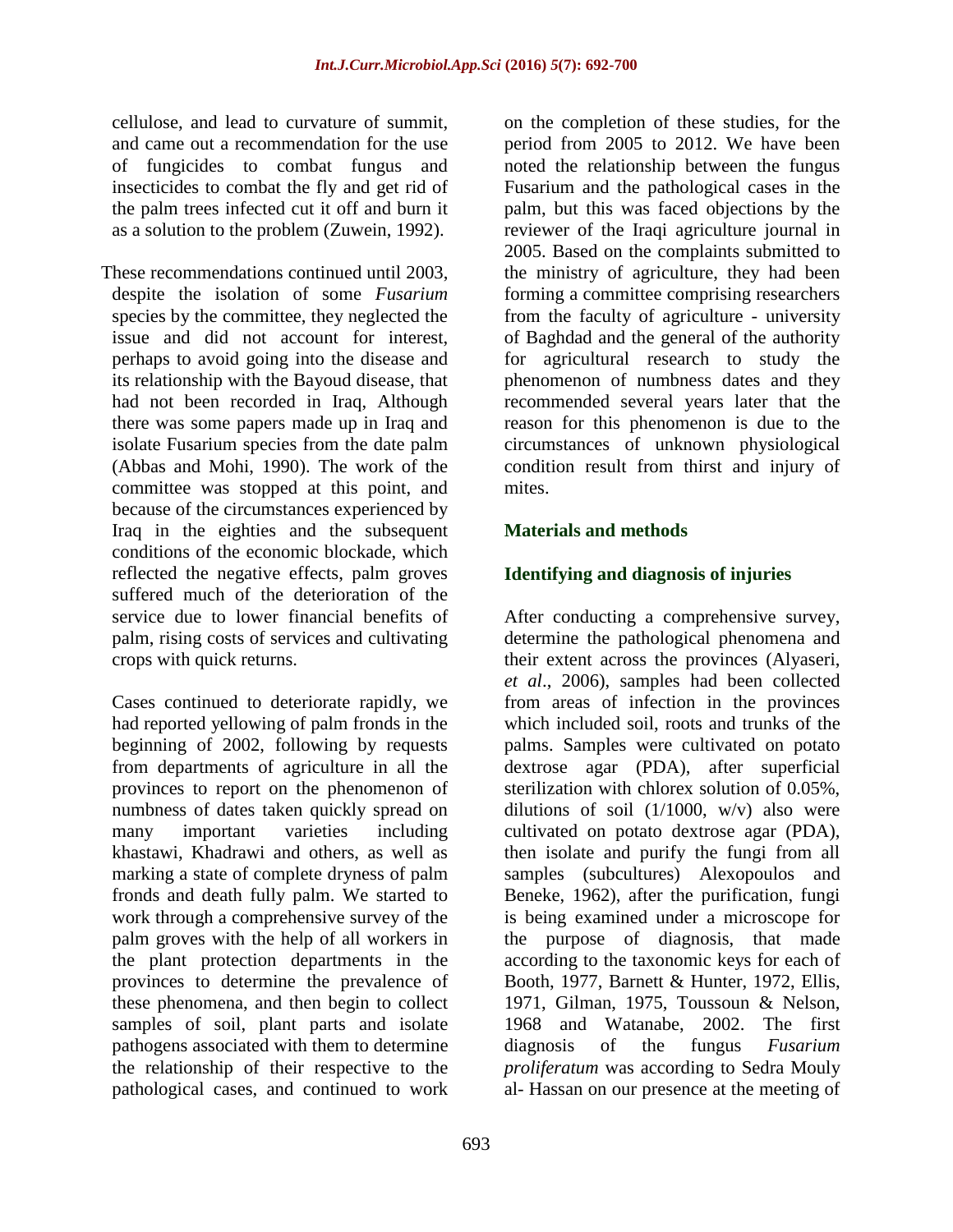the (Regional Project research for early detection of Bayood disease on the palm and the development of technologies for combating) held in Algeria in 2005.

## **Pathogenicity test**

Pathogenicity test for all isolates was done using six months age palm seedlings planted in nylon bags, placing one disc (1 cm diameter) taking with cork borer from two weeks fungal culture, covered them with soil.

As well as the treatment of ornamental seedlings of Washingtonia and Sykes palm, followed by monitor and record observations and symptoms that appear on them. Then re-isolate the fungus from parts that developed symptoms.

# **Testing filtrate effect**

Czapex liquid broth in 500 ml flasks were prepared according to Alexopoulos, C.J. and Beneke, E.S. 1962, inoculation by using 1 cm discs taken from two weeks pure fungal culture, and packaging flasks by using black cover and put them in shaking incubator at a temperature of 25 ° C for one month.

Filtration was on two-step using Buchner suppress, subsequent filtration suppression Includes Millipore filter with a vacuum. Filtrates were distributed in 250 ml flasks, five palm seedlings with six months old placed in all flasks, which included a filtrate of culture with fungi, fungus filtrate without the presence of fungi and comparison treatment (distilled water only) with three replicates, then observations recorded.

### **Results and Discussion**

**Relationship between fungi and pathological phenomena** 

Results (table 1) showed that the fungus *Fusarium solani* was the most frequent in the root zone and cause yellowing of leaves, the strong strains lead to get phenomenon numb dates due to production of fungal toxins that lead to a weakening and killing of xylem vessels and preventing the arrival of sufficient quantities of nutrients and water for the stalks (Figure1). This is agree with Wazir *et al*., 2014, they showed that the sudden decline disease of date palm is one of the major problems of the region and had destroyed hundreds orchards in Pakistan, caused by six fungi namely, *Fusarium solani* and other. Mansoori and Kord, 2006 reported a serious disease of date palm caused by *F. solani* associated with yellowing and death of the fronds in Iran. In Iraq, a similar disease symptoms caused by *F. solani* had been reported (Al Yasiri *et al*., 2010).

The results also showed that the fungus *Fusarium proliferatum* isolated from palm trees that appear in full dry fronds and die standing (mummified) (Figure 2). Isolation of the fungus from the trunks of palm trees was possible, and was the most frequent in these parts, and this is compatible with K.S. Juber, 2010. It was also observed that the fungus does not reach the upper portions of the affected palm, palm death occurs as a result of secreted fungal toxins that lead to the killing of xylem vessels (Figure 3) and preventing the arrival of water and nutrients to the top. While the fungus *Fusarium moniliforme* cause only slight yellowing symptoms. Also Mansoori, 2012, Explain that *F. proliferatum* was isolated from the xylem of fruit bunch samples with date bunch fading(DBF) disease in Iran. While Julio Hernandez-Hernandez, *et al*., 2010, made a survey of diseases caused by *Fusarium* spp. on palm trees in the Canary Islands, where palm trees growing in both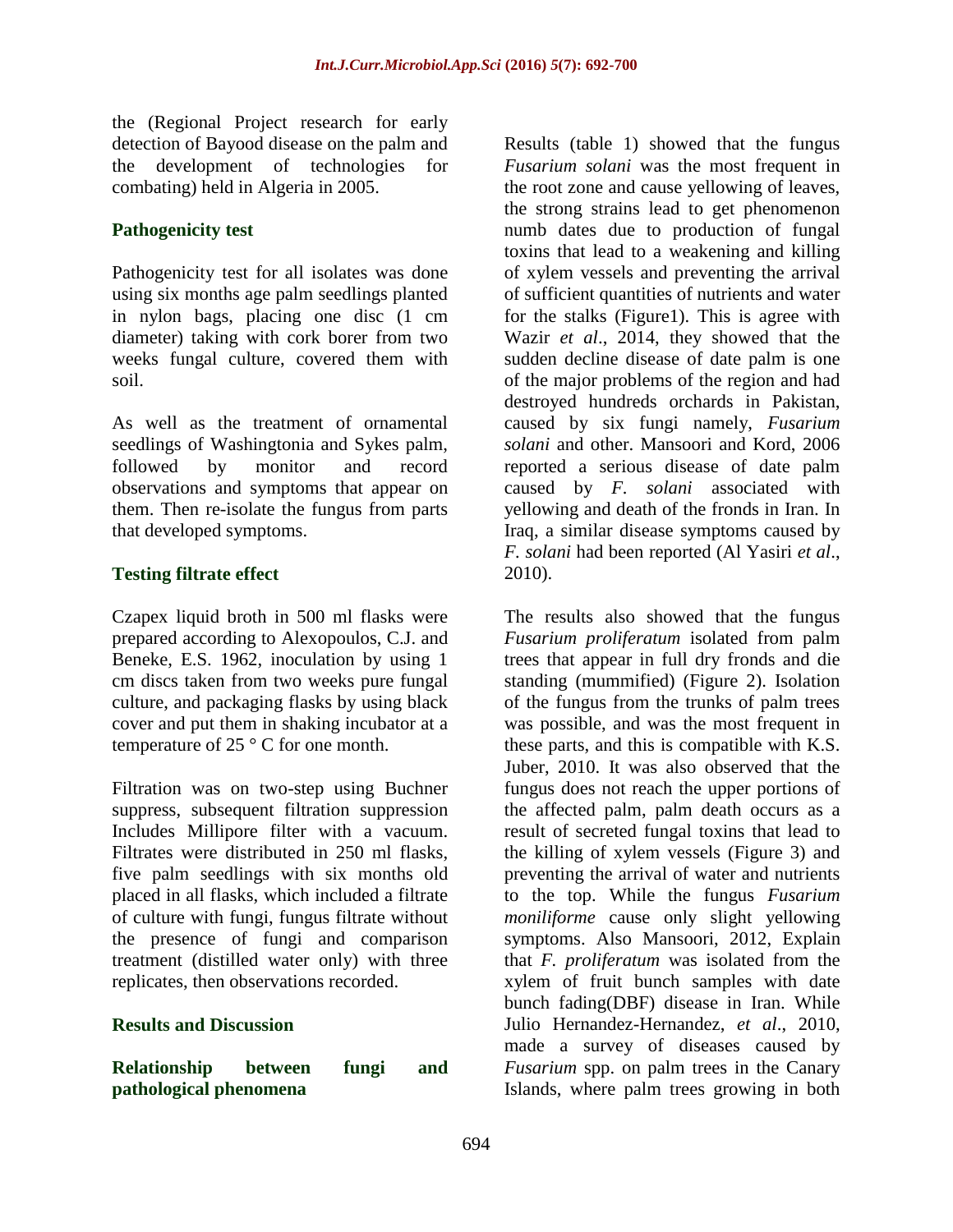gardens and public parks and natural palm groves, showing symptoms of wilt and dieback, *F. proliferatum* occurred in fifteen palms located in Gran Canaria. As well as Armengol *et al*., 2005 in Spain had identify and study the incidence and characterization of *F. proliferatum* on ornamental palms, Polizzi G. and A. Vitale, 2003, in Italy, indicated that *F. proliferatum* was correlated to the blight on majesty palm. But Hameed, M.A. 2012 had successfully identified that the causal of date palm inflorescence rot disease in southern part of Iraq is *F. proliferatum* and Abdalla *et al*., 2000.

Also isolated three *Fusarium* species from infected leaves and roots of the date palm trees, pathogenicity test on date palm seedlings showed that *F. proliferatum* should be regard as a potentially dangerous pathogen of date palm in Saudia Arabia.

# **Isolation of the fungi**

Fusarium species and other fungi were isolated from most soils samples that were collected, as well as the roots, the more frequent fungi were *Fusarium solani*, *Fusarium proliferatum* and *Fusarium moniliforme* (Table 1) and other facultative fungi that were not responsible for pathogenic phenomena.

# **Pathogenicity test**

Aggressive Isolates of the fungus *F. solani*  led to the emergence of symptoms of yellowing and wilting on the seedling after almost one month, they became very weak and die after about two months. While the symptoms of wilt was clear on the seedling that have been inoculated with *F. proliferatum* isolates and led to the drying and death after one month. This was

compatible with Mansoori and Kord, 2006. Also Washingtonia and Sykes seedling have the same symptoms of yellowing and wilting (Figure 4). The isolates of *F. moniliforme* has no effects on all seedlings, but only slight yellowing.

# **The effect of fungi filtrates**

It was observed that seedlings placed in the *F. proliferatum* filtrate began to wilting after 24 hours, dried up and died three days after. While the seedlings placed in the filtrate of the fungus *F. solani* had been died after about seven days. The cause of seedlings death was attributed to mycotoxins produced by these fungi, the filtrate of strong isolates of *F. solani* on Czapex broth media killed palm seedling of six months age during a short period (Figure 5).

This is agree with Muneera Alkahtani, *et al*., 2011, studying on *F. moniliforme* they indicated that Fummonisin was highest toxin in tested date cultivars followed by T-2 and Zeralenone, reduction in quality of date fruits due to loss of their nutrients as the result of biochemical change.

Abdalla, M.Y. *et al*., 2000, found in Saudi Arabia that all nine *F. proliferatum* strains isolated from diseased plants were shown to belong to mating population D of *Gibberella fujikuroi*. Finally, the strains were also tested for the production of beauvericin, fumonisin B1, fusaproliferin, fusaric acid, and moniliformin. Also Abbas, H.K. *et al*. 1999, Studying on rice Fusarium sheath indicated that all 15 isolated of *F. proliferatum* produced Fumonisin B1 (FB1), Fumonisin B2 (FB2), moniliformin (MON) and Beauvericin (BEA) in culture on rice.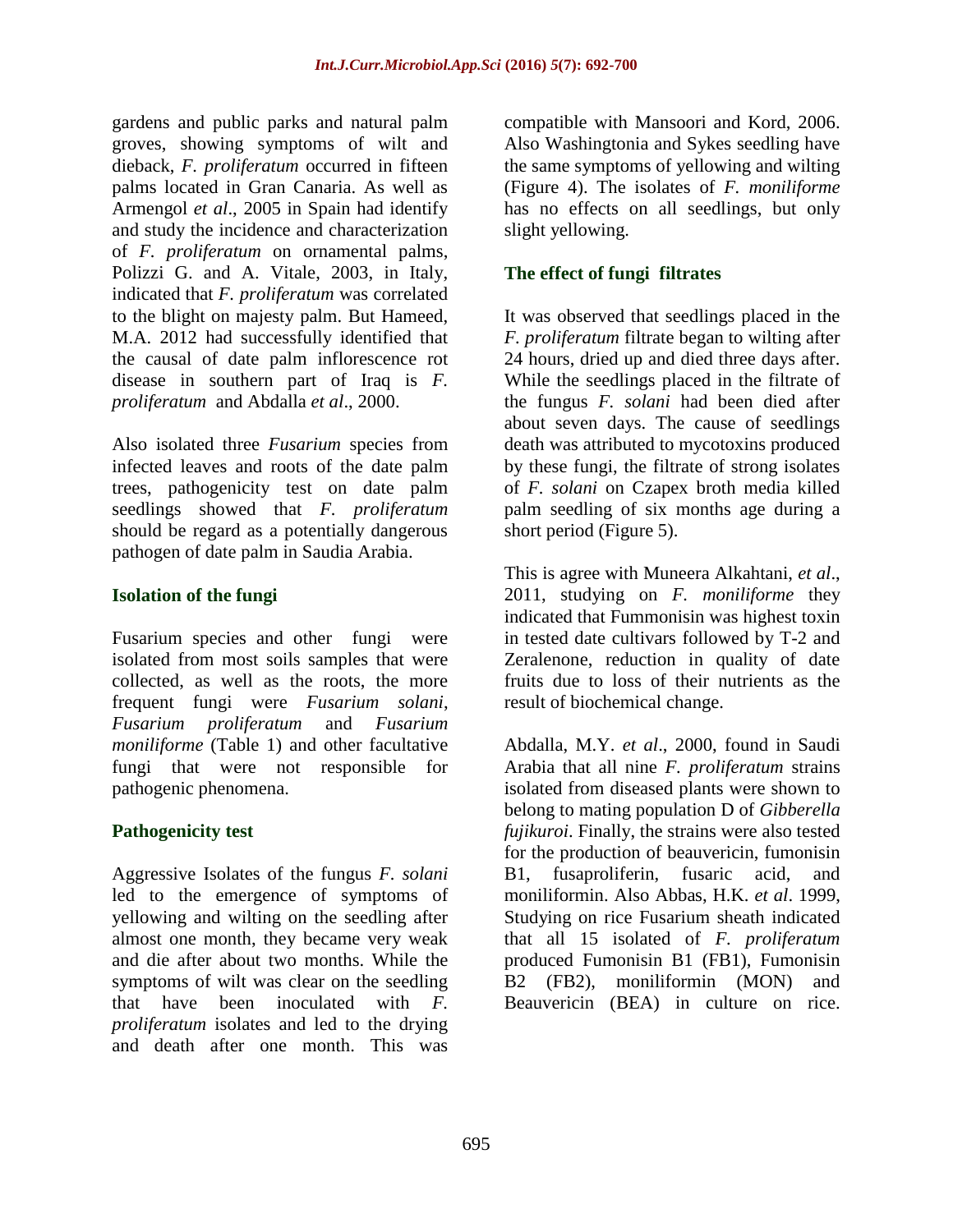| N <sub>0</sub> | <b>Provinces</b> | $(\frac{0}{0})$ **<br>Frequency of the fungus Fusarium |              |                              |                              |              |               |                             |              |               |
|----------------|------------------|--------------------------------------------------------|--------------|------------------------------|------------------------------|--------------|---------------|-----------------------------|--------------|---------------|
|                |                  | Fusarium solani                                        |              |                              | <b>Fusarium proliferatum</b> |              |               | <b>Fusarium moniliforme</b> |              |               |
|                |                  | Soil*                                                  | <b>Roots</b> | <b>Trunks</b>                | <b>Soil</b>                  | <b>Roots</b> | <b>Trunks</b> | <b>Soil</b>                 | <b>Roots</b> | <b>Trunks</b> |
|                | <b>Basrah</b>    | 0.4                                                    | 5.3          | -                            | 0.1                          | 1.8          | 1.2           | 0.2                         | 1.9          |               |
| 2              | Misan            | 0.5                                                    | 10.1         | $\overline{\phantom{a}}$     | 0.0                          | 1.1          | 3.1           | 0.1                         | 2.6          |               |
| 3              | Dhi Qar          | 2.2                                                    | 43.3         | $\overline{\phantom{a}}$     | 1.9                          | 2.9          | 45.1          | 0.8                         | 33.6         |               |
| 4              | Samawah          | 0.2                                                    | 1.6          | -                            | 0.5                          | 0.3          | 0.9           | 0.5                         | 1.1          |               |
| 5              | Diwaniya         | 0.7                                                    | 12.9         | $\overline{\phantom{a}}$     | 0.1                          | 1.4          | 4.9           | 0.9                         | 5.4          |               |
| 6              | Najaf            | 0.8                                                    | 15.2         | -                            | 0.2                          | 1.6          | 7.8           | 1.2                         | 10.9         |               |
| 7              | Karbala          | 2.3                                                    | 45.6         | $\overline{\phantom{a}}$     | 1.0                          | 3.3          | 66.8          | 2.9                         | 40.3         |               |
| 8              | Wasit            | 0.4                                                    | 4.8          | ۰                            | 0.3                          | 1.3          | 1.1           | 3.5                         | 4.2          |               |
| 9              | Babylon          | 1.4                                                    | 29.8         | $\qquad \qquad \blacksquare$ | 1.2                          | 2.0          | 25.9          | 3.3                         | 28.2         |               |
| 10             | Diyala           | 0.3                                                    | 2.1          | -                            | 0.1                          | 0.4          | 1.4           | 2.1                         | 2.1          |               |
| 11             | Baghdad          | 0.6                                                    | 1.8          | $\overline{\phantom{a}}$     | 0.2                          | 0.5          | 4.8           | 4.5                         | 2.5          |               |
| 12             | Anbar            | 0.8                                                    | 2.8          | $\overline{\phantom{a}}$     | 0.4                          | 1.3          | 3.9           | 1.3                         | 3.2          |               |
| 13             | Salah Al-Din     | 1.6                                                    | 35.5         | $\overline{\phantom{a}}$     | 0.8                          | 2.1          | 30.3          | 2.1                         | 23.8         |               |
|                | The mean         | 0.94                                                   | 15.5         | $\overline{\phantom{a}}$     | 0.52                         | 1.54         | 15.2          | 1.8                         | 12.3         |               |

# **Table.1** Fungi isolated from different parts of the date palm in the provinces

\*Soil dilution of 1/1000. \*\*Total frequency of fungi in six treatments with five replicates.

**Fig.1** Date numbness caused by *Fusarium solani*

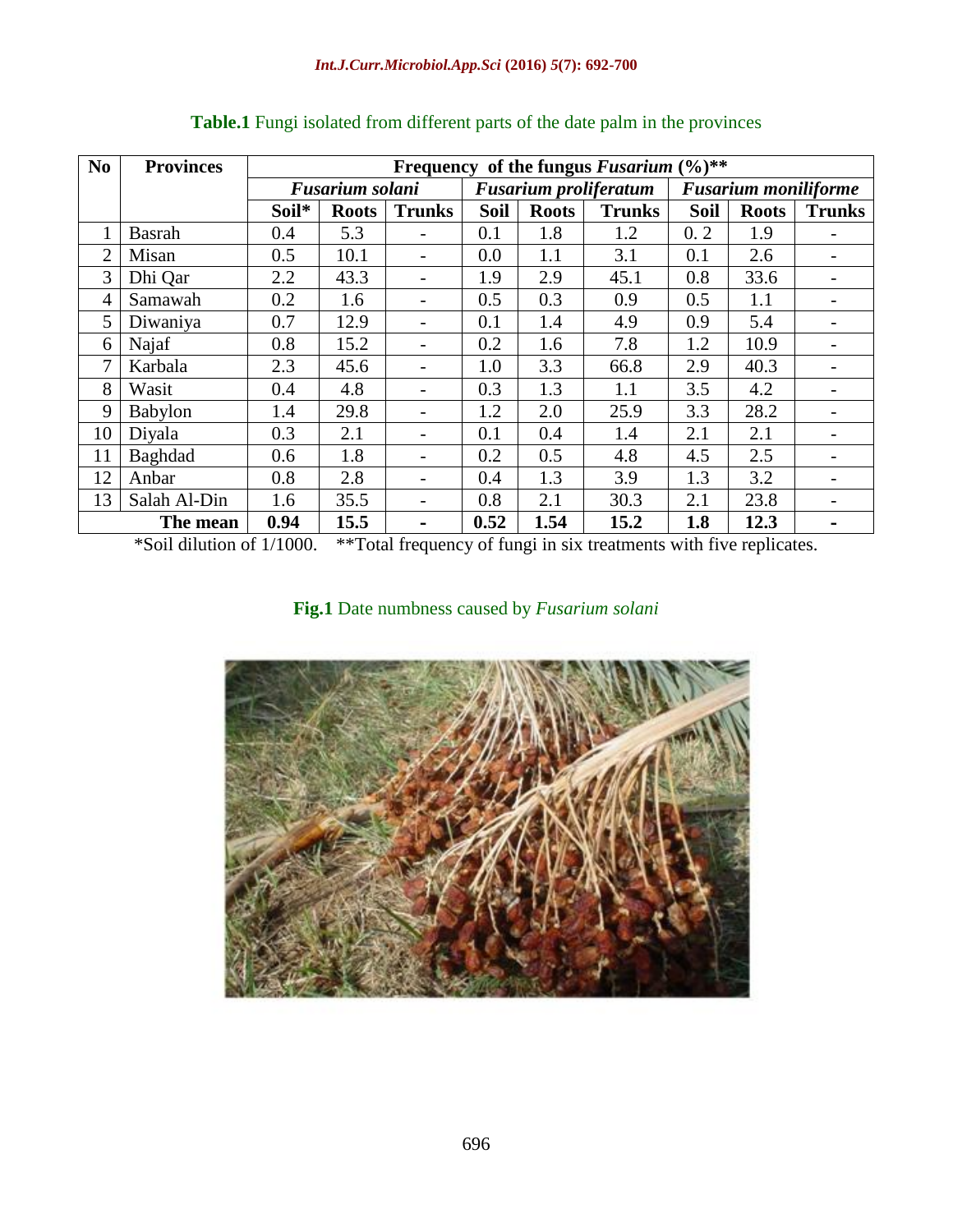**Fig.2** Drying summit caused by *Fusarium proliferatum* (mummified palms).





**Fig.3** Xylem vessels of (mummified palm), brown and alcohol odor.



**Fig.4** Pathogenecity test (Date palm, Washingtonia and Sykes seedling inoculated with *Fusarium* isolates).

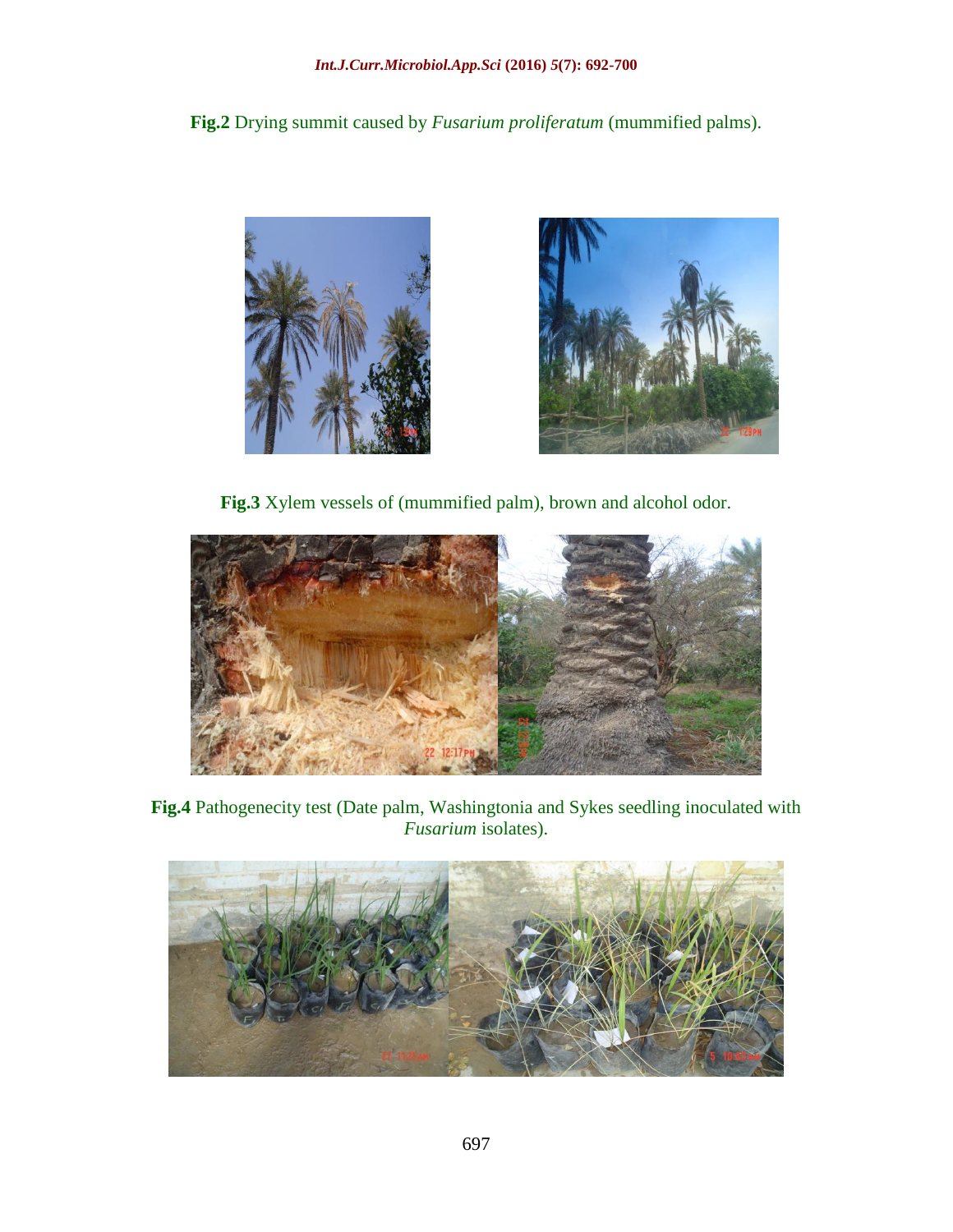

Fig.5 The effect of the fungi filtrate on date palm (6 month seedling).



#### **Conclusion and Recommendation**

Fusarium species can be considered as a basic fungi responsible for the degradation of palm groves in Iraq, especially *F. solani* and *F. proliferatum*, and are likely to be the key pest that lead to a weakening, and affecting with other secondary fungi like *T. paradoxa* and *Alternaria alternata* that were considered by some researchers as a major pathogenic on the palm (Al-Hassan *et al*., 1978; Ghali, 2001; Zuwein, 1992).

Most of the Iraqi soils contain all Fusarium fungi mentioned, this means for the continuation of pathological cases of yellowish, dry fronds, weakness and death to the date palm. Thus will continue to decrease in number of palm trees during the following years, especially in orchards that suffer from neglect and poor services.

Iraqi soil based on tests conducted by Sedra Moulay Hassan, 2010 has prospective high receptivity to *Fusarium oxysporum* f.sp. *albedinis* in most types of palm groves across the provinces.

Iraq need to breeding resistant varieties to the fungi (*Fusarium* spp.), depending on the seed and wild varieties after studying their resistance to the strong strains and isolates (Aggressive ones).

After getting resistant varieties they must being bred with tissue culture technique, by cooperation with one of the specialized international companies, in order to obtain large numbers of them (mass production), to cultivated for compensation palms in the old orchards and cultivation of new orchards. Also it is important to create a research center dedicated includes advanced devices, technologies mean palm trees and pests, and conduct research and studies on these aspects.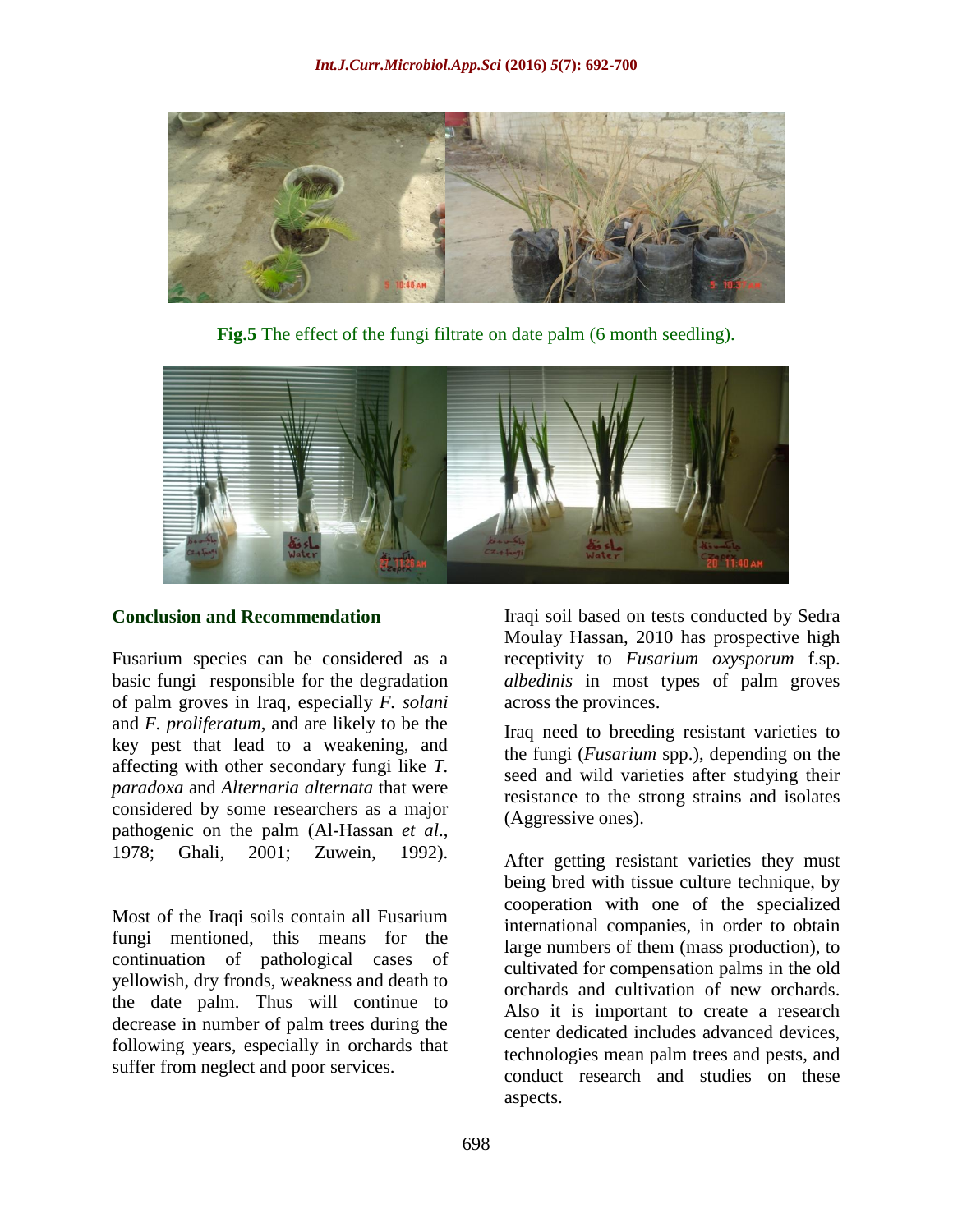#### **References**

- Abbas, H.K.R.D., Cartwright, W., Xie, C.J., Mirocha, J.L., Richard, T.J., Dvorak, G.L., Sciumbato, W.T., Shier. 1999. Mycotoxin production by *Fusarium proliferatum* isolates from rice with Fusarium sheath rot disease. *Mycopathologia,* 147(2): 97-104.
- Abbas, I.H., Mohi, M.N. 1990. The presence of some types of fungus Fusarium on the palm trees. *Iraqi J. Microorganism,* 2(2): 49-56.
- Abdalla, M.Y., A. Al. Rokibah, A. Moretti and G. Mule. 2000. Pathogenicity of toxigenic *Fusarium proliferatum* from date palm in Saudi Arabia. *Plant Dis.,* 84: 321-324.
- Alexopoulos, C.J. and Beneke, E.S. 1962. Laboratory manual for introductory mycology. Burgess Publishing Company. 199p.
- Al-Hassan, K.K. and Abbas, G.Y. 1978. Out-break of terminal bud rot of date palm caused by *Thielaviopsis paradoxa*. *Date Palm J.,* 5(1): 117- 119.
- Al Yaseri, I.I., Ismail, A.Z and Mohammed, A.A. 2006, A preliminary study on spread of date palm pests in Iraq Ninth Arab Congress of Plant Protection, 19- 23 November, Damascus, Syria (Abstract).
- Alyasiri , I.I., N.A. Saad, A.R. Nasser, S.A. Hassan and K.M. Zaid. 2010. The relationship between the fungus Fusarium solani and some pathological phenomena on date palm trees and the effectiveness of some systemic fungicides for their control. Fourth International Date Palm Conference. Acta Horticulturae Number 882, pp :505-514.
- Armengol, A., A. Moretti, G. Perone, J.A. Bengoechea and J. Garica-Jimenez. 2005. Identification,

incidence and characterization of *Fusarium proliferatum* on ornamental

- Barnett, H.L. and Hunter, B.B. 1972. Illustrated genera of imperfect fungi. Burgess Published Company. 237p.
- Booth, C. 1977. Fusarium, laboratory guide to the identification of major species. Common Wealth Mycological Institute. Kew, Surrey England. 58p.
- Ellis, M.B. 1971. Dematiaceous hyphomycetes, CMI. Kew, Surrey, England 608p.
- Ghali, F.S. 2001. Palm degradation caused by the fungus *Chalara paradoxa*, conditions of infection and resistance. Ph. D. thesis. College of Agriculture – University of Baghdad.
- Gilman, C.J. 1957. A manual of Soil fungi. The lowa State University. Press Ames, Lowa, USA. 450P.
- Hameed, M.A. 2012. Inflorescence rot disease of date palm caused by *Fusarium proliferatum* in southern Iraq. *African J. Biotechnol.,* Vol. 11  $(35); 8616 - 8621.$
- Juber, K.S., D.S.J. Al-Windawi and Rajaa G. Abdul Muhsen. 2010. First record for the fungus *Fusarium proliferatum* (natsush) Nirenberg on date palm in Babylon governorate. Fourth international date palm conference .Abu Dhabi, UAE.
- Julio Hernandez-Hernandez , Espino, Juan Manuel Rodriguez-Rodriguez , Perez-Sierra, Maela Leon, Palmo Abad-Compos and Josep Armengol. 2010. Survey of diseases caused by *Fusarium* spp. on palm trees in the Canary Islands. P*hytopathol. Mediterr,*   $49: 84 - 88.$
- Mansoori, B. 2012. *Fusarium proliferatum* induces gum in xylem vessels as the cause of date baunch fading in Iran. *J. Agr. Sci. Tech.*, Vol. 14: 1133-1140.
- Mansoori and Kord. 2006. Yellow death: A disease of date palm in Iran caused by